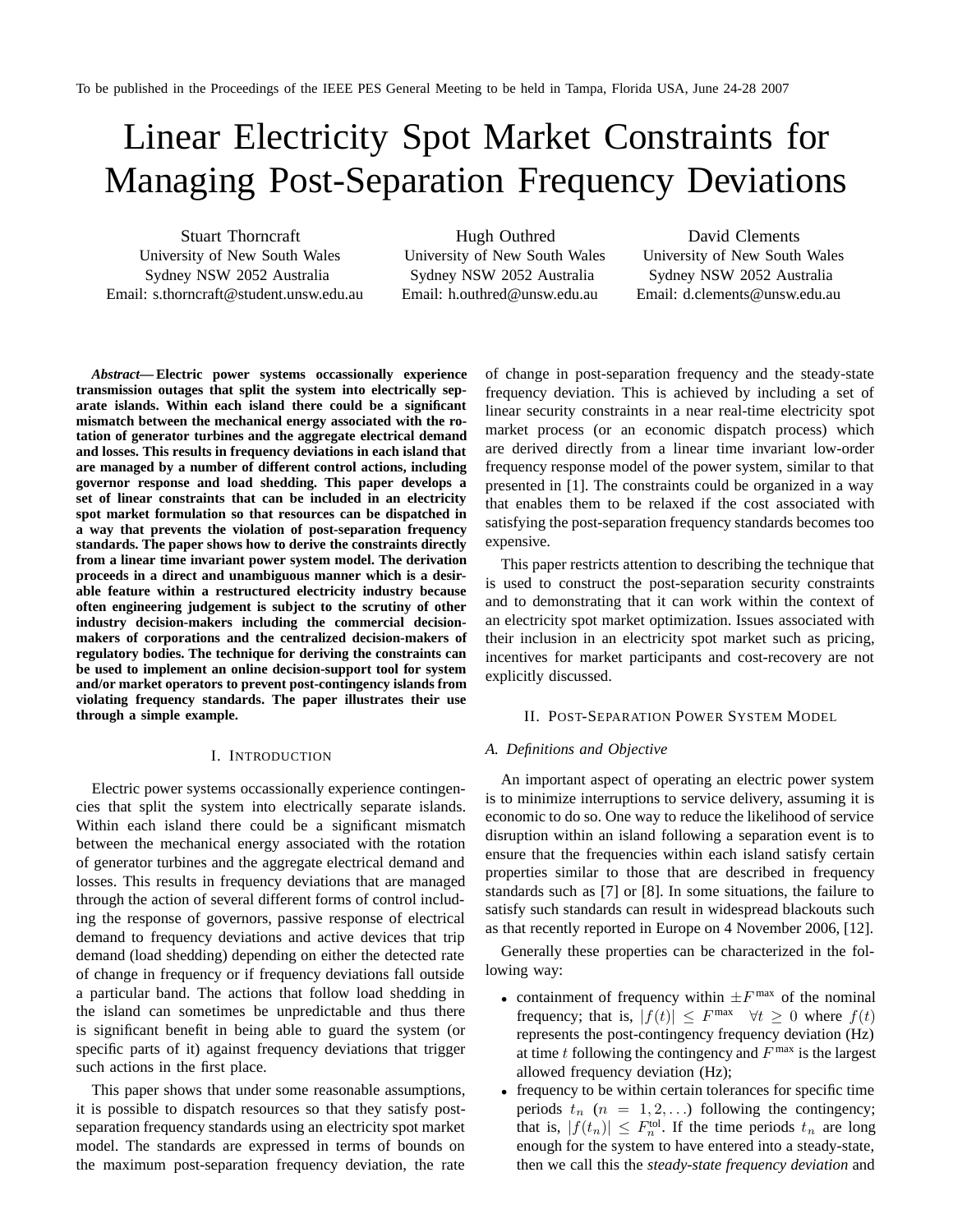express it as  $|f(\infty)| \leq F_{ss}$  where  $F_{ss}^{\text{max}}$  is the steady-state frequency band (Hz); and analysis that follows.

• maintaining the initial rate of change within some bounds, that is  $|f(0)| \leq F^{\max}$ .

These concepts are illustrated in Fig. [1.](#page-1-0)

The objective of this paper is to model the dynamic behavior of a power system following a separation event and use it to derive a set of static (and linear) security constraints that can be used in an electricity spot market to dispatch resources such that the frequency standards following a separation event are satisfied. The derivation of the security constraints occurs in a direct and unambiguous manner. This is a desirable feature within a restructured electricity industry because power system security is an issue that is typically addressed by engineers in an environment that is subject to the scrutiny of decentralized decision-makers such as market participants who have a stake in spot market outcomes, as well as centralized decision-makers such as regulatory bodies who have a stake in the market being operated transparently while also satisfying power system standards. The technique for deriving the constraints can be implemented as an online decisionsupport tool for system and/or market operators to assist in dispatching resources in a way that avoids the violation of frequency standards, in situations when the risk of separation is considered credible, for example [6].



<span id="page-1-0"></span>Fig. 1. Illustration of Definitions

### *B. Dynamic Power System Model*

Following a separation event, the average power system frequency in each island exhibits behavior that can be approximated by a low-order power system model that accounts for generator governor action and the passive response of load to variations to frequency. The following model is linear and time-invariant and captures the main features that are important in the minutes following a major disturbance. It is based on the model described in [1], however similar models also appear in [2], [3], [4] and [5]. It is useful to note that any linear time-invariant system that is stable could be used in the

<span id="page-1-1"></span>
$$
\begin{bmatrix}\n\dot{f}_i(t) \\
\dot{p}_{i1}(t) \\
\vdots \\
\dot{p}_{iN}(t)\n\end{bmatrix} = \begin{bmatrix}\n\delta_i & \sigma_i & \cdots & \sigma_i \\
\gamma_{i1} & \tau_{i1} & \cdots & 0 \\
\vdots & \vdots & \ddots & \vdots \\
\gamma_{iN} & 0 & \cdots & \tau_{iN}\n\end{bmatrix} \begin{bmatrix}\nf_i(t) \\
p_{i1}(t) \\
\vdots \\
p_{iN}(t)\n\end{bmatrix} + \begin{bmatrix}\n-\sigma_i \\
0 \\
\vdots \\
0\n\end{bmatrix} p(t), \quad i \in \mathcal{I}
$$
\n(1)

where the index  $i \in \mathcal{I}$  represents potential islands with  $I$  used to enumerate potential post-separation islands,  $f_i(t)$ is the frequency deviation (Hz) in island i,  $p_{ij}(t)$  is the mechanical power deviation (MW) away from an equilibrium characterized by the setpoint of generator  $j \in \mathcal{G}_i$  in island i where  $\mathcal{G}_i$  is the set of generators connected to island i where in order to simplify notation we have assumed that the generators within the island i are labelled  $1, \ldots, N$ ,  $p(t)$  is an exogenous electrical disturbance (MW) that represents the power flow on the outaged transmission line that gave rise to islanding,  $\delta_i$ ,  $\sigma_i$ ,  $\gamma_{ij}$  and  $\tau_{ij}$  are constants indexed over potential islands i and generators  $j$ , as follows:

$$
\delta_i = -\frac{D_i}{2H_i}; \quad \sigma_i = \frac{f_0}{2H_i S_0}; \tag{2}
$$

$$
\gamma_{ij} = -\frac{S_0}{f_0 T_{ij} R_{ij}}; \quad \tau_{ij} = -\frac{1}{T_{ij}} \tag{3}
$$

where the constants are related to physical properties of the generators connected to the island with definitions as follows,  $H_i$  is the sum of machine inertia constants (s) and any inertia attributable to other devices connected to the system,  $D_i$  is the damping coefficient which accounts for the passive response of load to frequency deviations,  $f_0$  is a constant representing the nominal system frequency (Hz),  $S_0$  is the MVA base of the system,  $T_{ij}$  is the dominant turbine time constant (s) for generator  $j$  in island  $i$  and  $R_{ij}$  is the governor droop of generator  $j$  in island  $i$ .

The model of equation [\(1\)](#page-1-1) is referred to in this paper as a *low-order frequency response model* of the power system and can be compactly written as:

$$
\dot{\mathbf{x}}_i(t) = A_i \mathbf{x}_i(t) + \mathbf{b}_i p(t) \tag{4}
$$

$$
y_{ik}(t) = \mathbf{e}_{ik}^T \mathbf{x}_i(t) \tag{5}
$$

<span id="page-1-2"></span>where  $i \in \mathcal{I}, k \in \{1, \ldots, N+1\}$  is an index that is used to select which state is used as the system output (this is useful later),  $\mathbf{x}_i(t) \in \mathbb{R}^{N+1}$ ,  $A_i \in \mathbb{R}^{N+1 \times N+1}$  and  $\mathbf{b}_i \in \mathbb{R}^{N+1}$  are defined in an obvious way from equation ([1\)](#page-1-1) and  $\mathbf{e}_{ik} \in \mathbb{R}^{N+1}$ is a vector comprising all zeros except for element  $k$ . It is assumed that  $A_i$  is invertible.

# III. DERIVATION OF LINEAR SECURITY CONSTRAINT SETS

#### <span id="page-1-3"></span>*A. Steady-State Frequency Deviation*

In some instances, it is desirable to ensure that the steady state frequency deviation (and resulting deviations in mechanical power of the generators due to governor action) are held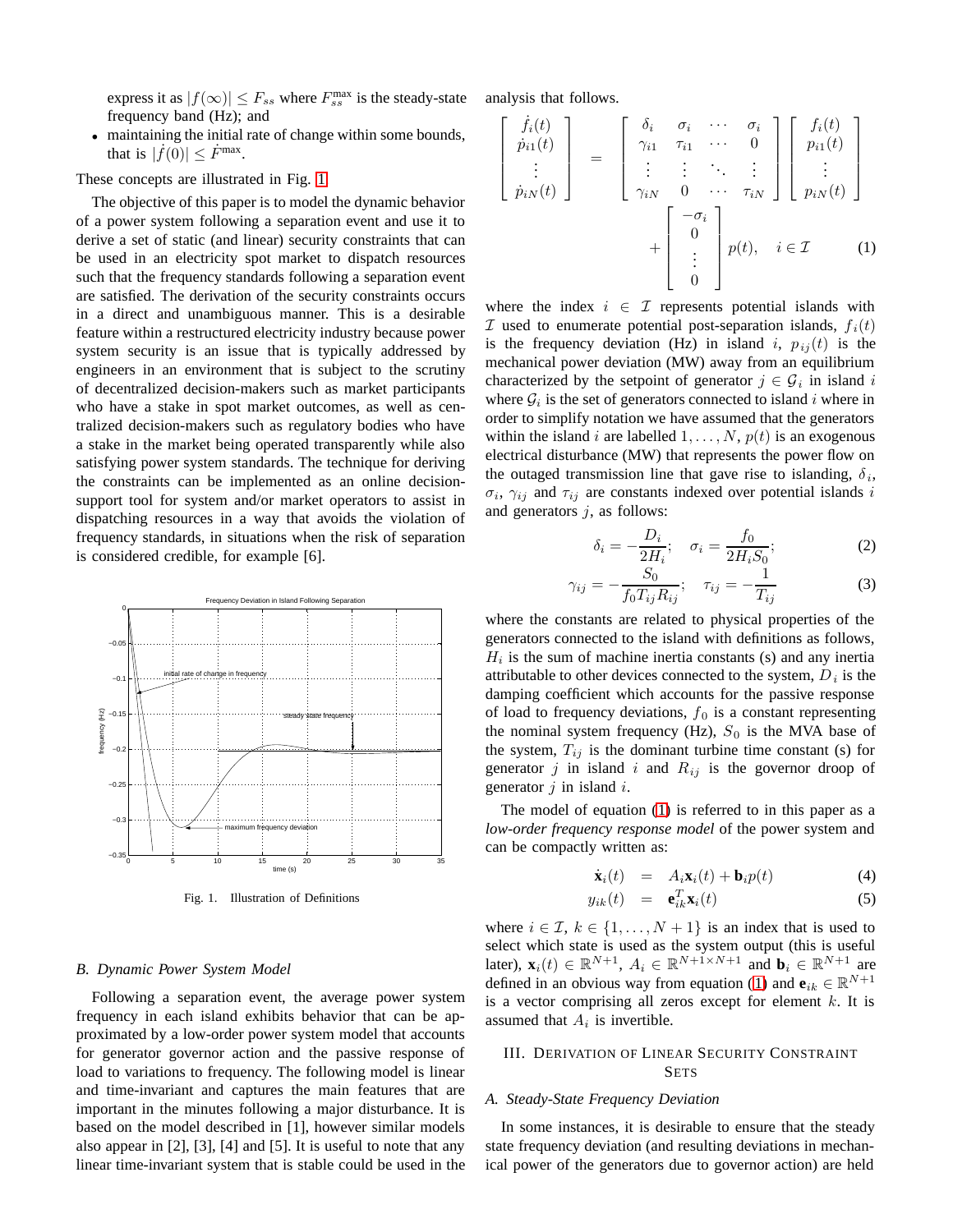within limits. The steady state of the system represents the outcome in the absence of any other control actions (such as setpoints being adjusted by an automatic generation control scheme) or variations in the load. If we assume that  $p(t)=\Delta p$ (a constant) then the steady state of equation ([1\)](#page-1-1) (breaking it into frequency deviations and mechanical power deviations) is given by:

<span id="page-2-2"></span>
$$
f_i(\infty) = y_{i1}(\infty)
$$
  
=  $-\mathbf{e}_1^T (A_i)^{-1} \mathbf{b}_i \Delta p$   
 $\stackrel{\triangle}{=} K_i \Delta p$  (6)

$$
p_{ij}(\infty) = y_{i,j+1}(\infty)
$$
  
=  $-\mathbf{e}_{j+1}^T (A_i)^{-1} \mathbf{b}_i \Delta p$   
 $\stackrel{\triangle}{=} K_{ij} \Delta p$  (7)

# <span id="page-2-3"></span>*B. Initial Rate of Change in Frequency*

If we compute  $\dot{\mathbf{x}}_i(0)$  then, based on equation [\(4\)](#page-1-2), we have the following:

$$
\dot{\mathbf{x}}_i(0) = A_i \mathbf{x}_i(0) + \mathbf{b}_i \Delta p \tag{8}
$$

Where  $\mathbf{x}_i(0)$  is the initial condition of system. If we assume that at  $t = 0$  the frequency deviation,  $f_i(0) = 0$  and that the mechanical power for each generator,  $p_{ij}(0) = 0$ , then the initial frequency acceleration is given by the following:

$$
\dot{f}_i(0) = -\sigma_i \Delta p \n\triangleq L_i \Delta p
$$
\n(9)

<span id="page-2-4"></span>While in this paper we assume that the initial conditions are zero, it is possible to construct constraints that take the initial conditions into account.

#### <span id="page-2-7"></span>*C. Maximum Frequency Deviation*

The analytical solution to equation ([4\)](#page-1-2), with  $p(t)=\Delta p$  is the following:

$$
\mathbf{x}_{i}(t) = \exp(A_{i}t)\mathbf{x}_{i}(0) + \int_{0}^{t} \exp(A_{i}(t-\tau))\mathbf{b}_{i}d\tau \cdot \Delta p
$$

$$
= A_{i}^{-1}(\exp(A_{i}t) - I)\mathbf{b}_{i}\Delta p \qquad (10)
$$

If  $A_i$  is stable, (an unstable  $A_i$  indicates that the system is unlikely to survive separation) then the maximum frequency deviation will be the first  $t > 0$  such that the following equals zero:

$$
\dot{f}_i(t) = \mathbf{e}_1^T \dot{\mathbf{x}}_i(t)
$$
\n
$$
= \mathbf{e}_1^T \exp(A_i t) (A_i \mathbf{x}_i(0) + \mathbf{b}_i \Delta p)
$$
\n
$$
= \mathbf{e}_1^T \exp(A_i t) \mathbf{b}_i \Delta p
$$
\n(11)

<span id="page-2-1"></span><span id="page-2-0"></span>and similarly the largest  $p_{ij}(t)$  (mechanical power deviation) occurs when the following becomes zero (in fact, of interest is the first zero such that  $t > 0$  since  $p_{ij}(0) = 0$ ):

$$
\dot{p}_{ij}(t) = \mathbf{e}_{j+1}^T \dot{\mathbf{x}}_i(t) \n= \mathbf{e}_{j+1}^T \exp(A_i t) \mathbf{b}_i \Delta p
$$
\n(12)

<span id="page-2-5"></span>Assume that  $t = t^{max}$  is such that  $f(t^{max}) = 0$  and  $t = t_j$ is such that  $p_{ij}(t_j)=0$ . Then we compute from the above equations:

$$
f_i(t_{\max}) = \mathbf{e}_1^T A_i^{-1} \big( \exp(A_i t_{\max}) - I \big) \mathbf{b}_i \Delta p
$$
  
\n
$$
= M_i \Delta p
$$
  
\n
$$
p_{ij}(t_j) = \mathbf{e}_{j+1}^T A_i^{-1} \big( \exp(A_i t_j) - I \big) \mathbf{b}_i \Delta p
$$
\n(13)

$$
t_j) = \mathbf{e}_{j+1}^T A_i^{-1} \big( \exp(A_i t_j) - I \big) \mathbf{b}_i \Delta p
$$
  
\n
$$
\stackrel{\triangle}{=} M_{ij} \Delta p \tag{14}
$$

It should be noted that it is necessary to find a way of solving equations [\(11\)](#page-2-0) and [\(12\)](#page-2-1). A simplistic heuristic approach is to firstly find  $t^{max}$  using a gradient search with initial condition  $t = 0$ . Having found  $t^{max}$ , this can be used as the initial condition in the gradient search for each  $t_j$ . This tends to work because the gradient search will naturally locate the next local minima in the vicinity of the initial point and  $t^{\max}$  is usually close enough to  $t_i$ . It is recognized that superior techniques exist to solve this problem, however this is outside the scope of this paper.

# IV. ELECTRICITY SPOT MARKET SECURITY CONSTRAINTS

#### <span id="page-2-6"></span>*A. Constraint Generation Concept*

In restructured electricity industries that have near realtime spot markets, such as the Australian National Electricity Market, the system operator is usually allowed to invoke (or 'activate') constraints to guard the system against entering into an insecure state. We outline briefly the design of an online decision-support tool to assist the operator in satisfying post-separation frequency standards. The basic paradigm potentially applies to all forms of security criterion and need not be restricted to managing the post-separation security issue discussed in this paper.

The key processes and information flows are illustrated in Fig. [2.](#page-3-0) The **electricity spot market** process is a linear program similar to those described in [9], [10] and [11]. The purpose is to price and dispatch resources in a security-constrained manner subject to demand (and other) forecasts, offers and bids from market participants and other exogenous inputs including security constraints.

The **security constraint generation** process constructs the dynamic model of equation [\(1\)](#page-1-1) for each potential island that has been identified using parameters for the units that are presently considered to be online and derive constraints of the form of equations  $(6)$ ,  $(7)$ ,  $(9)$ ,  $(13)$  and  $(14)$ . It then activates those constraints in the electricity spot market until the time when system operator believes the threat of separation no longer exists whereupon the constraints would be revoked. The **database of system parameters** process includes the parameters necessary to construct the dynamic model and may well interface to online parameter estimation tools or systems used to hold technical data for dynamic power system simulations.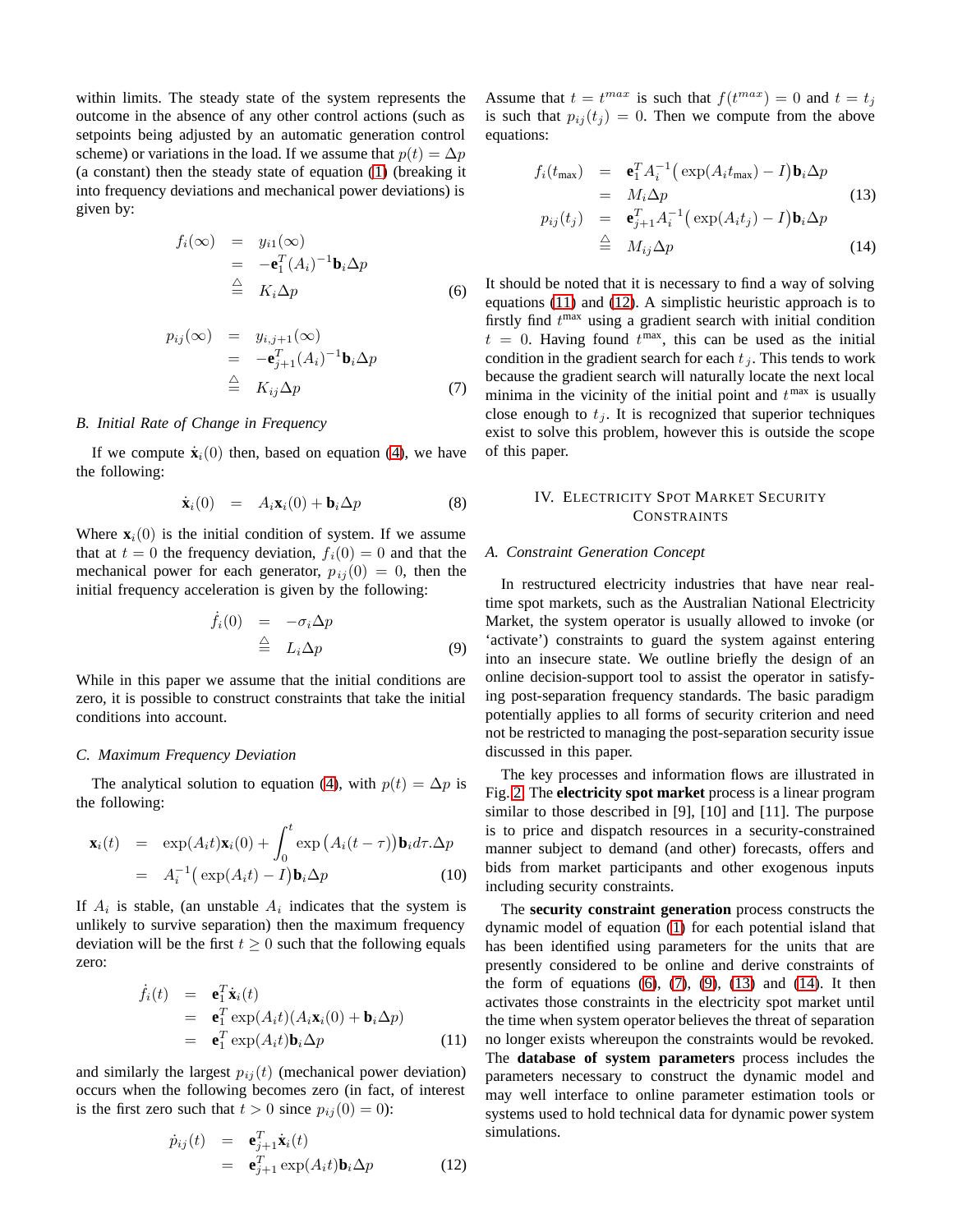

<span id="page-3-0"></span>Fig. 2. Scheme for generation of constraints for use in electricity spot markets

#### *B. Electricity Spot Market Formulation*

This section presents a very simple linear programming formulation for an electricity spot market to illustrate how the system separation constraints would be incorporated. Minimize:

$$
J = \sum_{j \in \mathcal{G}} C_j g_j \tag{15}
$$

which reflects the cost of supply in a very simplified way. Set  $G$  is a set of generators,  $C_j$  is the offered cost of supply for generator  $j$  (\$/MWh) and  $g_j$  is the generation decision-variable for generator  $j$ .

<span id="page-3-1"></span>Subject to:

$$
0 \le g_j \le G_j^{\max}, \qquad j \in \mathcal{G} \tag{16}
$$

$$
|p_k| \le P_k^{\max}, \qquad k \in \mathcal{L} \tag{17}
$$

<span id="page-3-2"></span>where  $G_j^{\text{max}}$  is the maximum amount of generation that can be supplied by generator  $j$ ,  $p_k$  is the power flow decisionvariable reflecting the power flow between the two zones that could become islands,  $P_k^{\text{max}}$  is the maximum possible power transfer on the line (related to the thermal MVA rating of the line),  $\mathcal L$  is the set of lines between the part of the system that may become islanded (it's likely there will be just a single circuit - the failure of which results in separation). Equation [\(16\)](#page-3-1) reflects generator limits and [\(17\)](#page-3-2) reflects the maximum amount of power that can be transferred between the two zones that could become islands.

$$
\sum_{j \in \mathcal{G}_i} g_j - N_i = \sum_{k \in \mathcal{F}_i} p_k - \sum_{k \in \mathcal{T}_i} p_k, \qquad i \in \mathcal{I} \qquad (18)
$$

<span id="page-3-3"></span>where  $N_i$  is the aggregate net demand in separation zone  $i$ ,  $\mathcal{F}_i$  is the set of lines that transfer power from island  $i \in \mathcal{I}$ ,  $\mathcal{T}_i$  is the set of lines that transfer power to island  $i \in \mathcal{I}$ . Equation [\(18\)](#page-3-3) is the overall power balance in each separation zones; this could be represented by a finer-grained model of the system, however to illustrate the concept we simply use power balances in potential separation zones.

<span id="page-3-5"></span><span id="page-3-4"></span>The following equations represent steady-state frequency constraints:

$$
|f_i(\infty)| \le F_{ss}^{\max}, \qquad i \in \mathcal{I}
$$
 (19)

$$
f_i(\infty) = -K_i p_k, \quad i \in \mathcal{I}, \quad k \in \mathcal{T}_i \tag{20}
$$

$$
f_i(\infty) = K_i p_k, \quad i \in \mathcal{I}, \quad k \in \mathcal{F}_i \tag{21}
$$

<span id="page-3-7"></span><span id="page-3-6"></span>
$$
0 \le g_j - K_{ij} p_k \le G_j^{\max}, \quad i \in \mathcal{I}, \quad j \in \mathcal{S}_i, \quad k \in \mathcal{T}_i \quad (22)
$$

$$
0 \le g_j + K_{ij} p_k \le G_j^{\max}, \quad i \in \mathcal{I}, \quad j \in \mathcal{S}_i, \quad k \in \mathcal{F}_i \quad (23)
$$

<span id="page-3-8"></span>where most of symbols have already been defined except  $S_i$  which is the set of generators that are considered to be *online* at the present time; that is they are synchronized to the grid and are available to provide a governor response in the event of a separation event. Equation ([19\)](#page-3-4) is directly related to the frequency standards, equations ([20\)](#page-3-5) and [\(21\)](#page-3-6) come from equation [\(6\)](#page-2-2) and relate the steady state frequency to change in power flow that is experienced in each island following separation, equations [\(22\)](#page-3-7) and [\(23\)](#page-3-8) come from equation [\(7\)](#page-2-3) and are included to ensure the steady-state deviation in power for each online generator remains within the generator's limits.

<span id="page-3-9"></span>The next set of constraints allow for the containemnt of the rate of change in frequency:

$$
|\dot{f}_i(0)| \le \dot{F}^{\max}, \quad i \in \mathcal{I} \tag{24}
$$

$$
f_i(0) = -L_i p_k, \quad i \in \mathcal{I}, \quad k \in \mathcal{T}_i \tag{25}
$$

$$
f_i(0) = L_i p_k, \quad i \in \mathcal{I}, \quad k \in \mathcal{F}_i \tag{26}
$$

<span id="page-3-11"></span><span id="page-3-10"></span>where equation [\(24\)](#page-3-9) reflects the post-separation frequency standard and equations [\(25\)](#page-3-10) and [\(26\)](#page-3-11) reflect the relationship between power transfer and the resulting rate of change in frequency, as derived from equation ([9\)](#page-2-4).

<span id="page-3-12"></span>Finally, the following constraints satisfy the maximum frequency deviation criterion:

$$
|f_i(t^{\max})| \le F^{\max}, \qquad i \in \mathcal{I} \tag{27}
$$

$$
f_i(t^{\max}) = -M_i p_k, \quad i \in \mathcal{I}, \quad k \in \mathcal{T}_i \tag{28}
$$

$$
f_i(t^{\max}) = M_i p_k, \quad i \in \mathcal{I}, \quad k \in \mathcal{F}_i \tag{29}
$$

$$
0 \le g_j - M_{ij} p_k \le G_j^{\max}, \quad i \in \mathcal{I}, \quad j \in \mathcal{S}_i, \quad k \in \mathcal{T}_i \quad (30)
$$

$$
0 \le g_j + M_{ij} p_k \le G_j^{\max}, \quad i \in \mathcal{I}, \quad j \in \mathcal{S}_i, \quad k \in \mathcal{F}_i \quad (31)
$$

where equation [\(27\)](#page-3-12) reflects the post-separation frequency standard and equations [\(25\)](#page-3-10) and [\(26\)](#page-3-11) reflect the relationship between power transfer and the resulting rate of change in frequency, as derived from equations ([13\)](#page-2-5) and [\(14\)](#page-2-5).

It should be noted that it is not necessary to incorporate all classes of constraint, for example the steady-state frequency constraint equations may not be regarded as important and could be excluded.

### V. EXAMPLE

#### *A. Simplistic Test System*

We demonstrate the concept by considering the network shown in Fig. [3](#page-4-0) and the following hypothetical scenario:

1) The double circuit transfer capacity between zones 1 and 2 is 200MW - all other transmission corridors in the system have sufficiently high capacity to be unconstrained at all times, the net demand  $N_i$  in each zone is as per table [I](#page-4-1) and generator status and other data as per table [II.](#page-4-2) The spot market outcome at the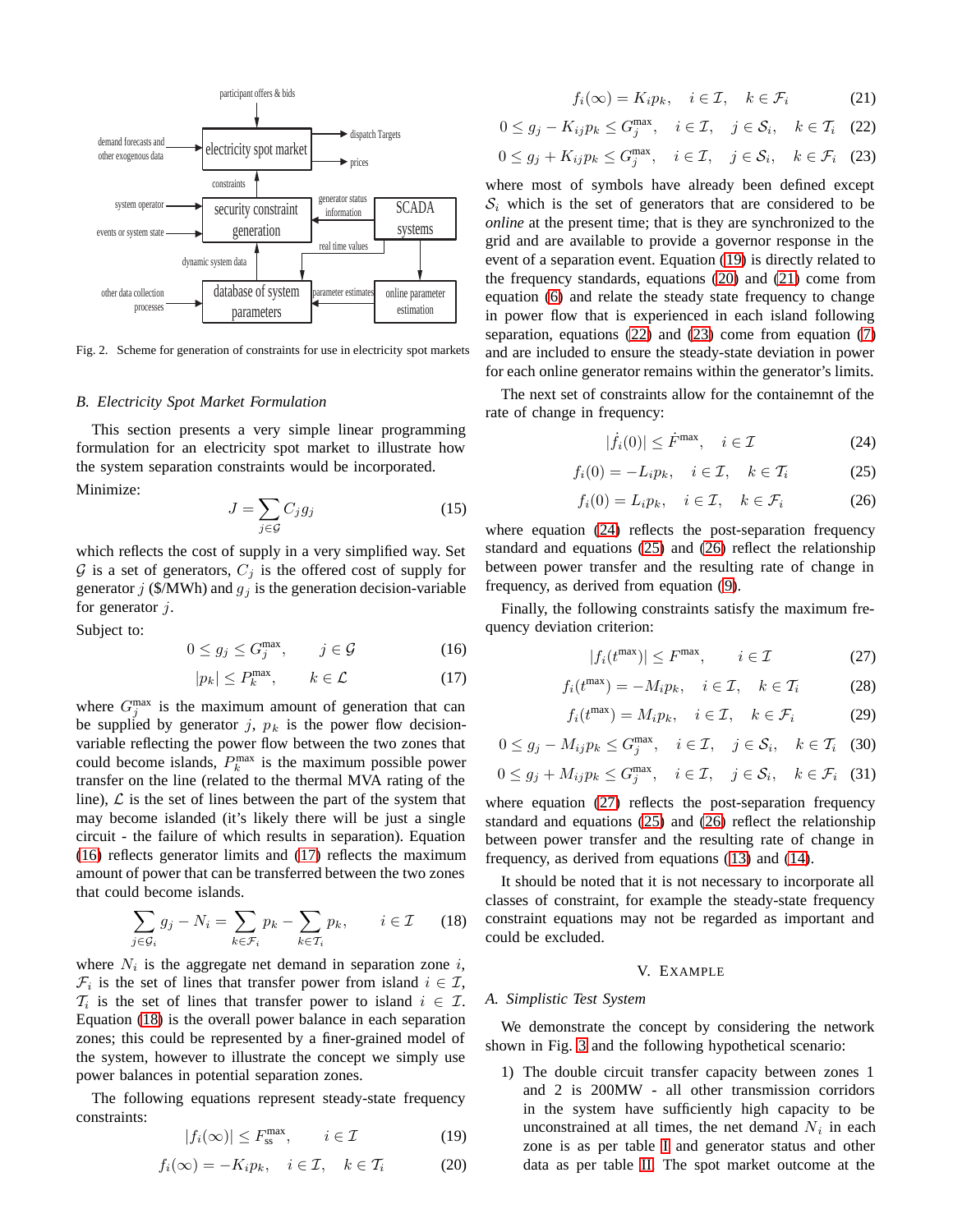time is as described in section [V-B](#page-4-3) (pre-outage) - since the threat of separation is not considered credible there are no post-separation constraints included in the spot market optimization.

2) One of the circuits between the two zones fails, thus a contingency giving rise to separation is considered credible. The system operator uses the online constraint generation tool described in section [IV-A](#page-2-6) to invoke a set of security constraints to limit the transfer capability (and dispatch of generation) so that in the event that separation occurs, frequency standards are satisfied. It is deemed that only the maximum deviation and steady state security criterion need to be satisfied. The outcomes are examined in section [V-C](#page-4-4) for different frequency standards.



<span id="page-4-0"></span>Fig. 3. Simple network showing a potential separation zone

## TABLE I SEPARATION ZONE DATA

<span id="page-4-1"></span>

| Zone | D,        | $H_i$ (s) |      |
|------|-----------|-----------|------|
|      | (damping) | (inertia) | (MW) |
|      | 25        | 250       | 550  |
|      | 65        | 450       | 680  |

# TABLE II GENERATOR DATA

<span id="page-4-2"></span>

| Generator       | Zone           | $C_i$   | $G^{\overline{\text{max}}}_j$ | $T_j$ | $R_j$ | <b>Status</b> |
|-----------------|----------------|---------|-------------------------------|-------|-------|---------------|
|                 |                | (S/MWh) | (MW)                          | (s)   |       |               |
| G11             | 1              | 10.00   | 100                           | 10.0  | 0.05  | on            |
| G12             | 1              | 11.00   | 80                            | 2.0   | 0.06  | on            |
| G13             | 1              | 12.00   | 250                           | 5.0   | 0.03  | on            |
| G14             | 1              | 13.00   | 230                           | 1.0   | 0.02  | off           |
| G15             | 1              | 14.00   | 240                           | 3.0   | 0.01  | off           |
| G16             | 1              | 15.00   | 225                           | 2.5   | 0.10  | off           |
| G17             | 1              | 16.00   | 660                           | 3.5   | 0.40  | off           |
| G18             | 1              | 17.00   | 160                           | 11.0  | 0.50  | off           |
| G21             | $\overline{2}$ | 10.50   | 300                           | 7.0   | 0.01  | on            |
| G22             | $\overline{2}$ | 14.50   | 120                           | 13.0  | 0.02  | on            |
| G <sub>23</sub> | 2              | 15.50   | 250                           | 2.0   | 0.01  | on            |
| G <sub>24</sub> | 2              | 16.50   | 100                           | 5.0   | 0.05  | off           |
| G <sub>25</sub> | 2              | 17.50   | 140                           | 1.0   | 0.05  | off           |
| G26             | $\overline{c}$ | 18.50   | 500                           | 8.0   | 0.08  | off           |

#### <span id="page-4-3"></span>*B. Pre line outage*

The electricity spot market prior to the occurrence of the line outage results in the dispatch pattern shown in table [III](#page-4-5) and the shadow prices of the zonal balance equations are as shown in table [IV](#page-4-6) (recall that the zones are used to represent a set of lossless nodal power balance equation - thus these prices are those that would occur at each network bus). The doublecircuit line transfers power at its upper limit of 200MW from zone 1 to zone 2 (since zone 1 has a large amount of cheap generation).

<span id="page-4-5"></span>

| <b>TABLE III</b>                                         |
|----------------------------------------------------------|
| PRE LINE OUTAGE GENERATOR DISPATCH (GENERATORS WITH ZERO |
| TARGETS EXCLUDED)                                        |

| Generator       | $g_j$ (MW) dispatch |
|-----------------|---------------------|
| G11             | 100.00              |
| G12             | 80.00               |
| G13             | 250.00              |
| G14             | 230.00              |
| G15             | 90.00               |
| G21             | 300.00              |
| G <sub>22</sub> | 120.00              |
| G <sub>23</sub> | 60.00               |

TABLE IV PRE LINE OUTAGE SEPARATION ZONE DATA

<span id="page-4-6"></span>

| Zone | Zone price (\$/MWh) | Zone export/import (MW) |
|------|---------------------|-------------------------|
|      | 14.00               | 200.00                  |
|      | 15.50               | $-200.00$               |

#### <span id="page-4-4"></span>*C. Post line outage*

The constraint generation process takes the data from tables [I](#page-4-1) and [II](#page-4-2) and computes  $K_i$ ,  $K_{ij}$ ,  $M_i$ ,  $M_{ij}$  using the procedure described in sections [III-A](#page-1-3) and [III-C.](#page-2-7) The results are shown in table [V.](#page-4-7) Note that only the generators that are considered online are included in the calculations. For the situation where we set the largest frequency deviation to be  $F^{\text{max}} = 0.3 \text{Hz}$  and the steady-state frequency  $F_{ss}^{max} = 0.2$ Hz we obtain the results outlined in tables [VI](#page-5-0) and [VII.](#page-5-1) Figures [4](#page-5-2) and [5](#page-5-3) demonstrate the outcomes in each island should separation actually occur - showing that the standards and generator limits are adhered to.

TABLE V VALUES FOR  $K_i$ ,  $K_{ij}$ ,  $M_i$  and  $M_{ij}$  for online generators

<span id="page-4-7"></span>

| Zone $(i)$    | Generator $(i)$ | $K_i$ or $K_{ij}$ | $M_i$ or $M_{ii}$ | $t^{\max}$<br>or $t_i$ |
|---------------|-----------------|-------------------|-------------------|------------------------|
|               |                 | $-0.0020$         | $-0.0028$         | 5.6562                 |
|               | G11             | 0.0816            | 0.0816            | 108.8823               |
|               | G12             | 0.0680            | 0.0855            | 8.1714                 |
|               | G13             | 0.1361            | 0.1422            | 11.9240                |
|               | G14             | 0.2041            | 0.2717            | 6.8625                 |
|               | G15             | 0.4082            | 0.4802            | 9.3872                 |
| 2             |                 | $-0.0048$         | $-0.0049$         | 32.1962                |
| 2             | G <sub>21</sub> | 0.1519            | 0.1532            | 48.0757                |
| $\mathcal{D}$ | G <sub>22</sub> | 0.0759            | 0.0759            | 135.6962               |
| $\mathcal{D}$ | G <sub>23</sub> | 0.1519            | 0.1548            | 34.6952                |